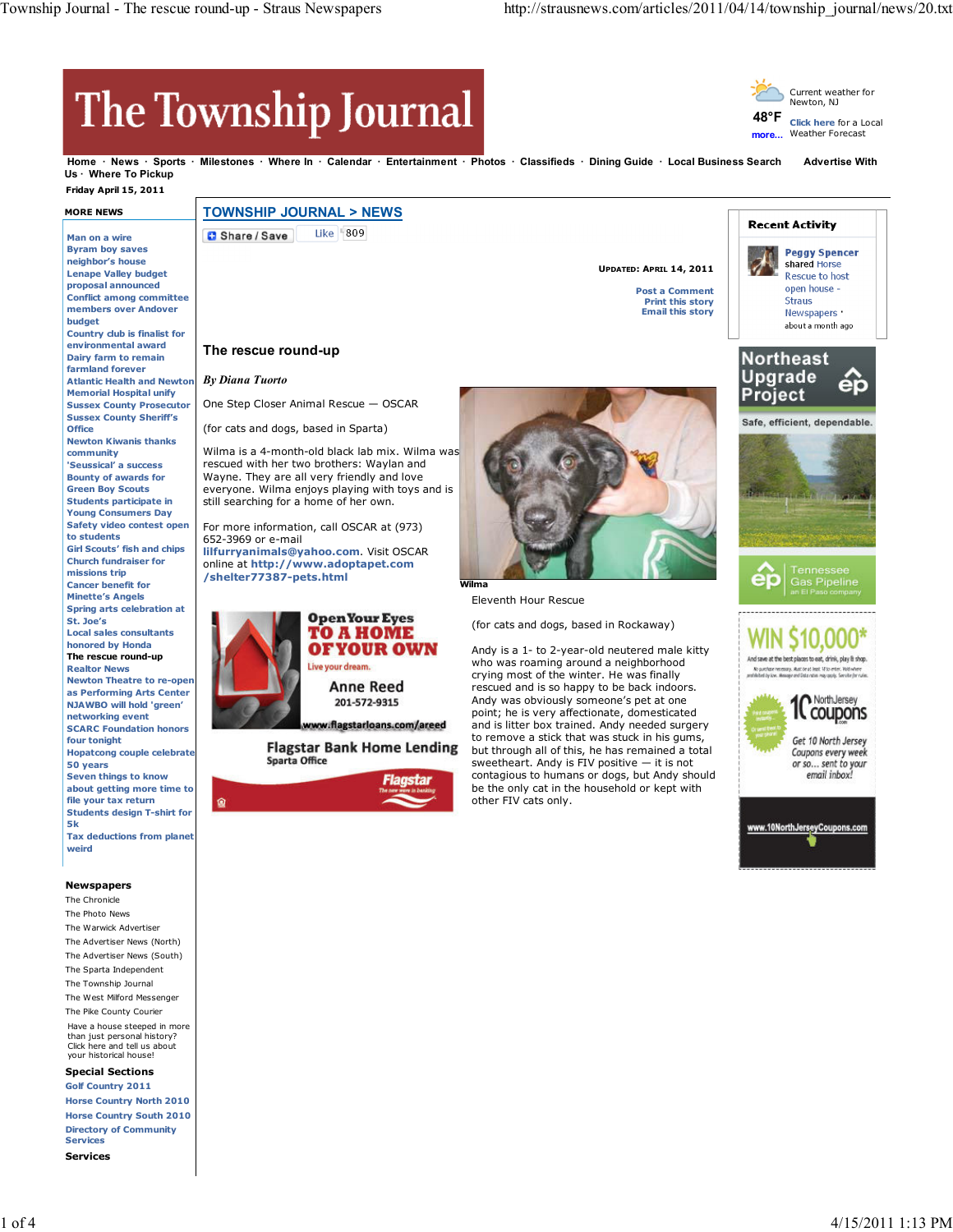

pounds. Sammy loves to be outside and is great with other dogs and children. Sammy would need to live in a house where there is a fenced yard, so she can run and burn off some of her extra energy. At the end of the day, though, this girl loves to cuddle and would be an excellent couch buddy.

For more information, call 973-271-6897 or visit **www.paws2yourheartrescue.org**.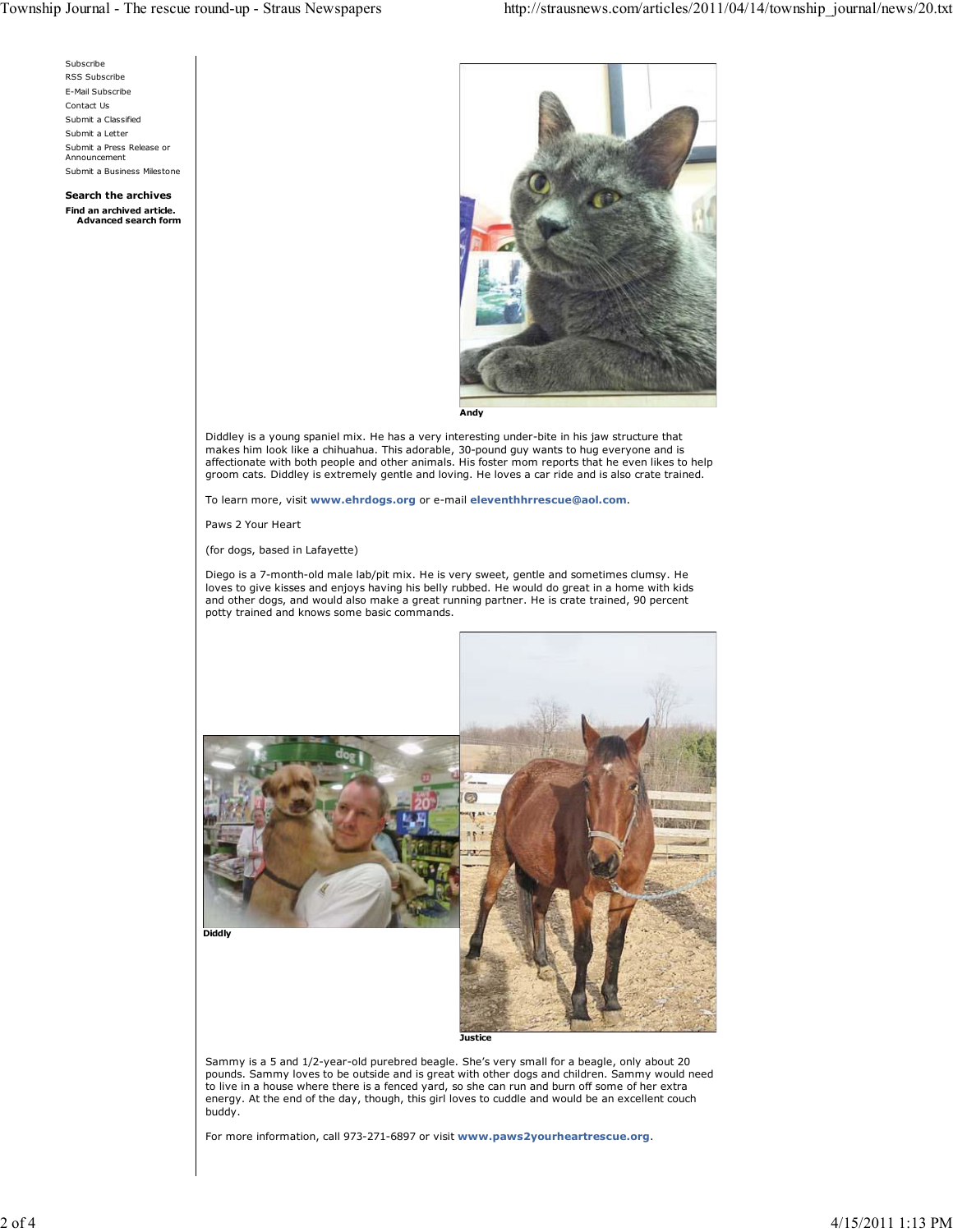Horse Rescue United, Inc.

(for horses, based in Allentown, N.J.)

Justice is an 8-year-old 15 hand bay Standardbred mare who is due to have her foal this month or in early May. She was saved from New Holland auction, pulled off an Amish truck as she would be in high risk of ending up sold to slaughter in her condition.

Justice is very sweet and loves attention. Horse Rescue United is in need of a long-term foster or adoptive home for both mare and foal. The ideal situation would be one where the foal could grow up around others his or her own age. Although not yet evaluated under saddle, Justice should make a nice trail/pleasure horse after her foal is weaned. She has a calm and quiet nature.

Justice and other HRU horses are available for adoption on 30-day trials within the United States for \$250 to approved homes. Visit www.horserescueunited.org to see their horses in need of homes and sponsors and other fundraisers. For more information, e-mail **lunar\_aradia@yahoo.com** or call (609) 481-8561.

More rescues in need of volunteers, donations or loving homes:

Paws 2 Your Heart Website has changed to **www.paws2yourheartrescue.org**

If you know of a local animal rescue that should be featured in an upcoming Rescue Round-Up, contact Diana Tuorto at **lunar\_aradia@yahoo.com**.

> rescues in need of volunteers, donations or loving homes: Animal Rescue Service (Fredon) - for dogs and cats **www.petfinder.com/shelters /NJ614.html** or 973-300-5959 BARKS (Byram) - for cats and dogs- **www.barksinc.com** or 973-300-3185 CLAWS Cat Rescue & Adoption Shelter of Sussex, Inc. (Augusta) - for cats **clawscatshelter.com** or 973-875-8540 Eleventh Hour Rescue (Rockaway)- for dogs **www.ehrdogs.org** or 973-664-0865 Father John's Animal House (Lafayette) - for cats and dogs **www.sussex.petfinder.org** or 973-300-5909 Hippity Hop Rabbit Rescue (Somerville) - for rabbits **www.hippityhoprabbitrescue.com** or 973-393-2922 Horse Rescue United, Inc. (Allentown)- for horses of all breedswww.horserescueunited.org or 609-481-8561 K.I.S.S. (Kitties In-need-of Someone Special, Inc.) (Hopatcong) - for cats **www.kiss.petfinder.com** or 973-670-2481 Mylestone Equine Rescue (Phillipsburg) - for horses of all breeds - **www.mylestone.org** or 908-995-9300 Noah's Ark Animal Welfare Association (Ledgewood)- for cats and dogs **www.noahsarknj.org** or 973-347-0378 One Step Closer Animal Rescue (O.S.C.A.R.) (Sparta) - for cats and dogs **www.petfinder.com/shelters /NJ133.html** or 973-652-3969 Operation Sanctuary (Landing) for cats **www.operationsanctuary.org** or 610-628-9160 Paws 2 Your Heart (Lafayette) for cats and dogs **www.paws2yourheartrescue.org**